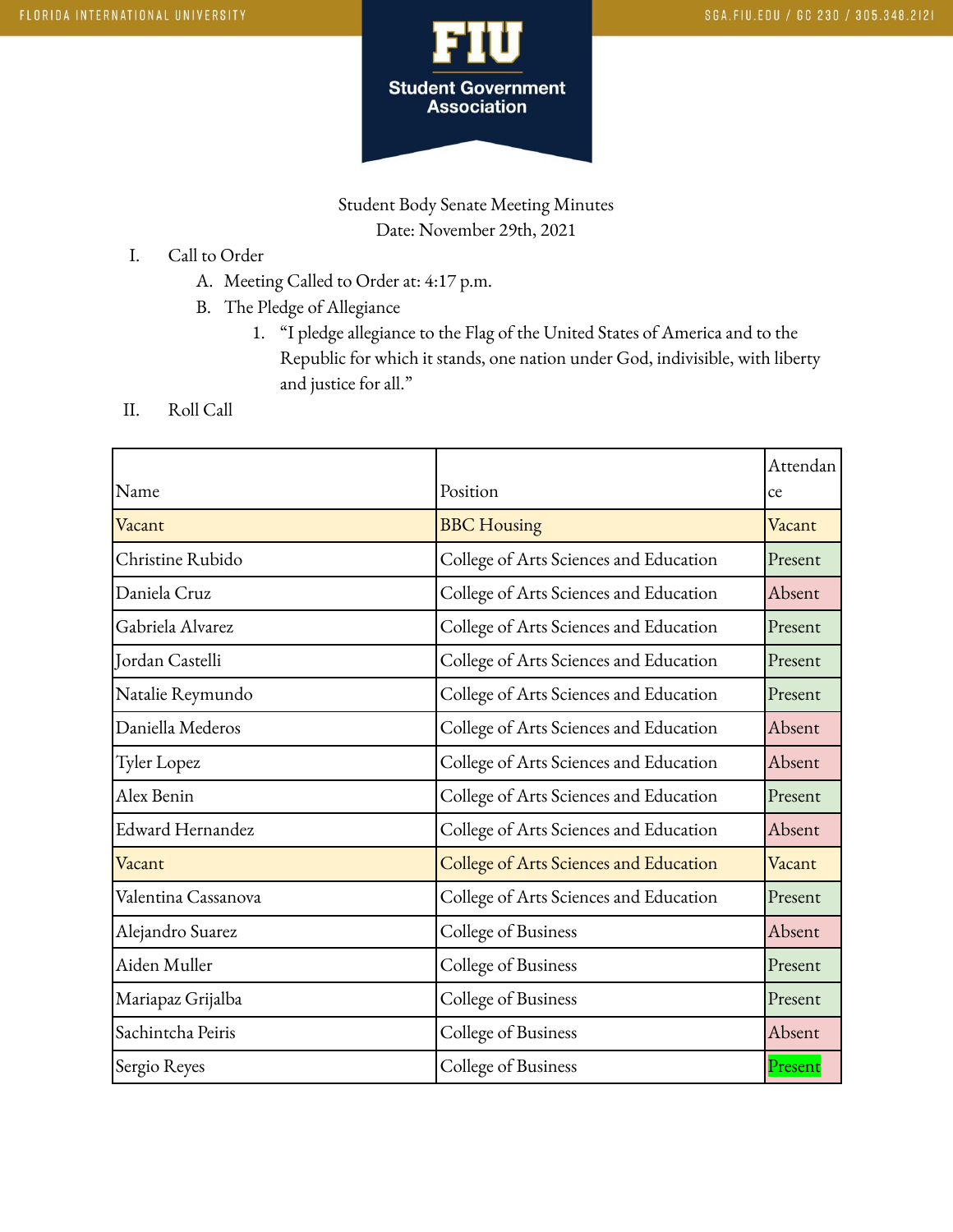| Gabriela Tovar       | College of Communication Architecture<br>and the Arts | Absent  |
|----------------------|-------------------------------------------------------|---------|
| Vacant               | College of Communication Architecture<br>and the Arts | Vacant  |
| Cristhofer Lugo      | College of Engineering and Computing                  | Present |
| Fernando Melara      | College of Engineering and Computing                  | Present |
| Hervangelot Lordeus  | College of Engineering and Computing                  | Present |
| Natalie Meneses      | College of Engineering and Computing                  | Present |
| <b>Celesse Temes</b> | College of Hospitality and Tourism<br>Management      | Present |
| Vacant               | College of Law                                        | Vacant  |
| Manuela Jaramillo    | College of Medicine                                   | Present |
| Joshua Lovo-Morales  | College of Nursing and Health Sciences                | Present |
| Tyra Moss            | College of Public Health and Social Work              | Present |
| Joshua Mandall       | Graduate School                                       | Present |
| Vacant               | <b>Graduate School</b>                                | Vacant  |
| Vacant               | <b>Graduate School</b>                                | Vacant  |
| Vacant               | <b>Graduate School</b>                                | Vacant  |
| Vacant               | Graduate School                                       | Vacant  |
| Jean Rodriguez       | Honors College                                        | Present |
| Vacant               | <b>Lower Division BBC</b>                             | Vacant  |
| Zoilo Batista        | <b>Lower Division MMC</b>                             | Present |
| Iacob Bharat         | <b>MMC</b> Housing                                    | Present |
| Sebastian Aviles     | <b>MMC</b> Housing                                    | Present |
| Taylor Sokolosky     | <b>MMC</b> Housing                                    | Present |
| Vacant               | <b>Online Student</b>                                 | Vacant  |
| Alexander Sutton     | School of International and Public Affairs            | Present |
| David Luis           | School of International and Public Affairs            | Present |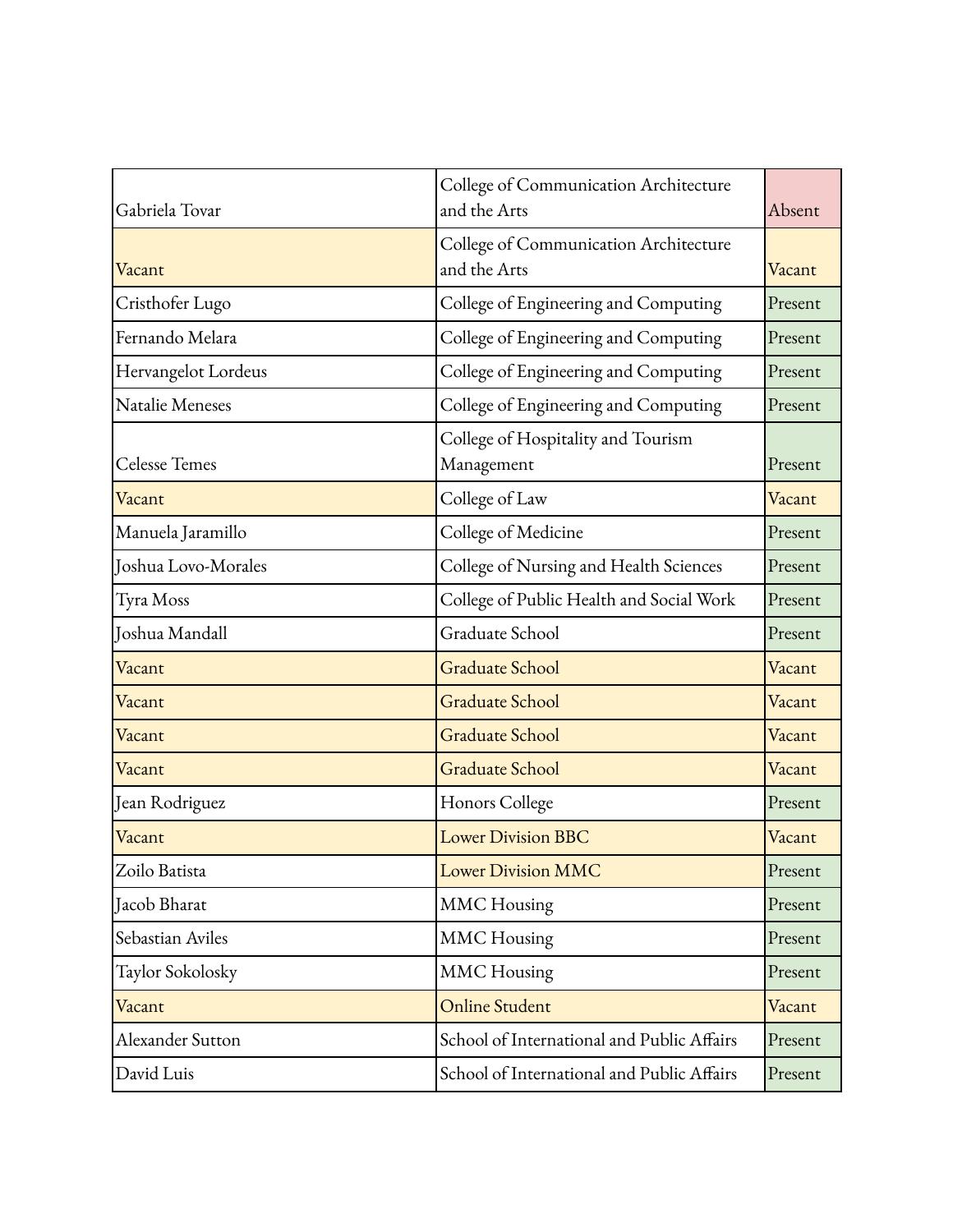| Vacant                              | School of International and Public Affairs | Vacant  |
|-------------------------------------|--------------------------------------------|---------|
| Vacant                              | <b>Upper Division BBC</b>                  | Vacant  |
| Vacant                              | <b>Upper Division BBC</b>                  | Vacant  |
| Rodrigo Alea                        | <b>Upper Division MMC</b>                  | Present |
| Nicholas Pastrana                   | <b>Upper Division MMC</b>                  | Present |
| TOTAL NUMBER OF SENATORS PRESENT    |                                            | 26      |
| TOTAL NUMBER OF SENATORS ABSENT     |                                            | 8       |
| TOTAL NUMBER OF SENATE SEATS VACANT |                                            | 13      |
| Quorum Established                  |                                            |         |

- III. Approval of Minutes from Last Meeting
	- A. Senator castelli moves to approve 11/22/2021 minutes, senator mandall seconds. Motion passes

## IV. Adoption of the Agenda

A. Senator sutton moves to adopt todays 11/29/2021 agenda. Senator lordeus seconds. Motion passes.

## V. Invited Speakers

A. Camila Madera

## VI. Committee Reports

- A. Appropriations Committee
	- 1. Out of the 11 meetings this semester, 6 pieces of legislation have been put into place with the help of appropriations
	- 2. It has been a pleasure to help and serve with you all
- B. Graduate and Professional Student Committee
	- 1. We have one more meeting on thursday
	- 2. GSAW planning survey has been sent out
- C. University Sustainability and Innovation Committee
	- 1. Last meeting will be this thursday
- D. Health and Well-Being Committee
	- 1. Last meeting will be this friday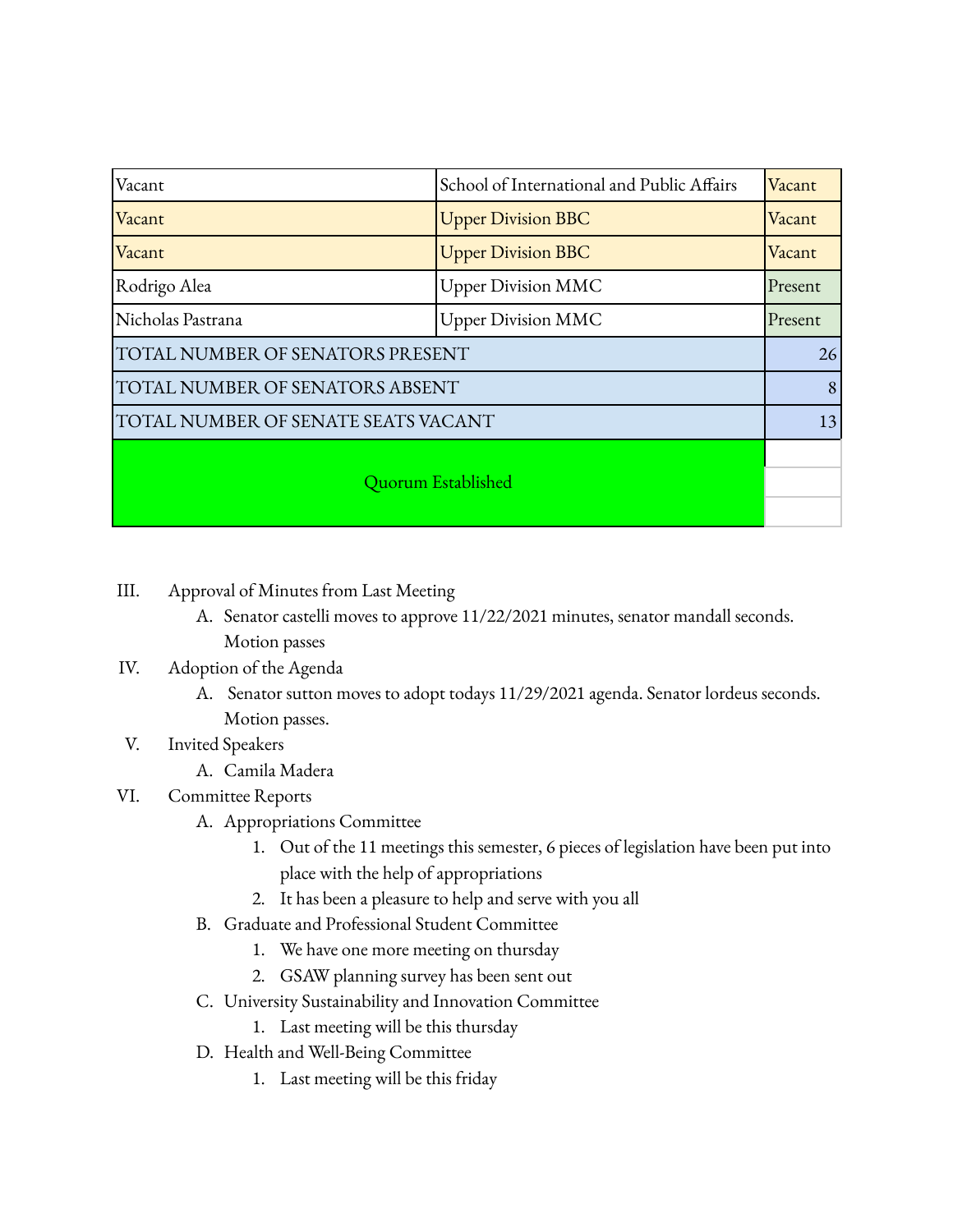- 2. If anyone has not picked a time slot for senator luis' food drive please find some availability
- E. Student Life and Academic Concerns Committee
	- 1. Met with dean Hiatus and spoke about putting on a research fair
- F. Committee on Rules and Administration
- VII. Executive Board Reports
	- A. Student Body President
	- B. Senate President
		- 1. Is anyone graduating this semester? We need to talk about zoom and office hours. Next semester will be much more strict on attending senate over zoom as well as maintaining office hours.
		- 2. Next senate is january 10th
		- 3. VP needs volunteers for recharge for finals
		- 4. Next spring the chairs and vice chairs will be taken off so if anyone wants to continue being a chair please reach out as well as if anyone wants to change committees
	- C. Senate President Pro-Tempore
		- 1. Tabling for laundry day was postponed to later this week
			- a) Updates in the chat will be sent
	- D. Senate Floor Leader
		- 1. Thank you for a great senate session but I would like to keep the attendance and enthusiasm up!
	- E. Student Body Vice President
	- F. Comptroller
	- G. Executive Administrator
		- 1. Monday december 6th will be 9-11pm late night breakfast. Volunteers will be needed by 8:30pm
			- a) Students will be free food
		- 2. The next day is "take 5" with sga from 1-3pm. Later at 6pm in the gc pit there will be chic fil a to help give out.
		- 3. Final event is sga study break on december 8th
	- H. Governor of the Biscayne Bay Campus
		- 1. Events at BBC have been a success
		- 2. Participated in north miami thanksgiving parade, lots of the E board were there as well!
		- 3. Looking forward to seeing you all back here hopefully next semester at the beautiful biscayne bay campus!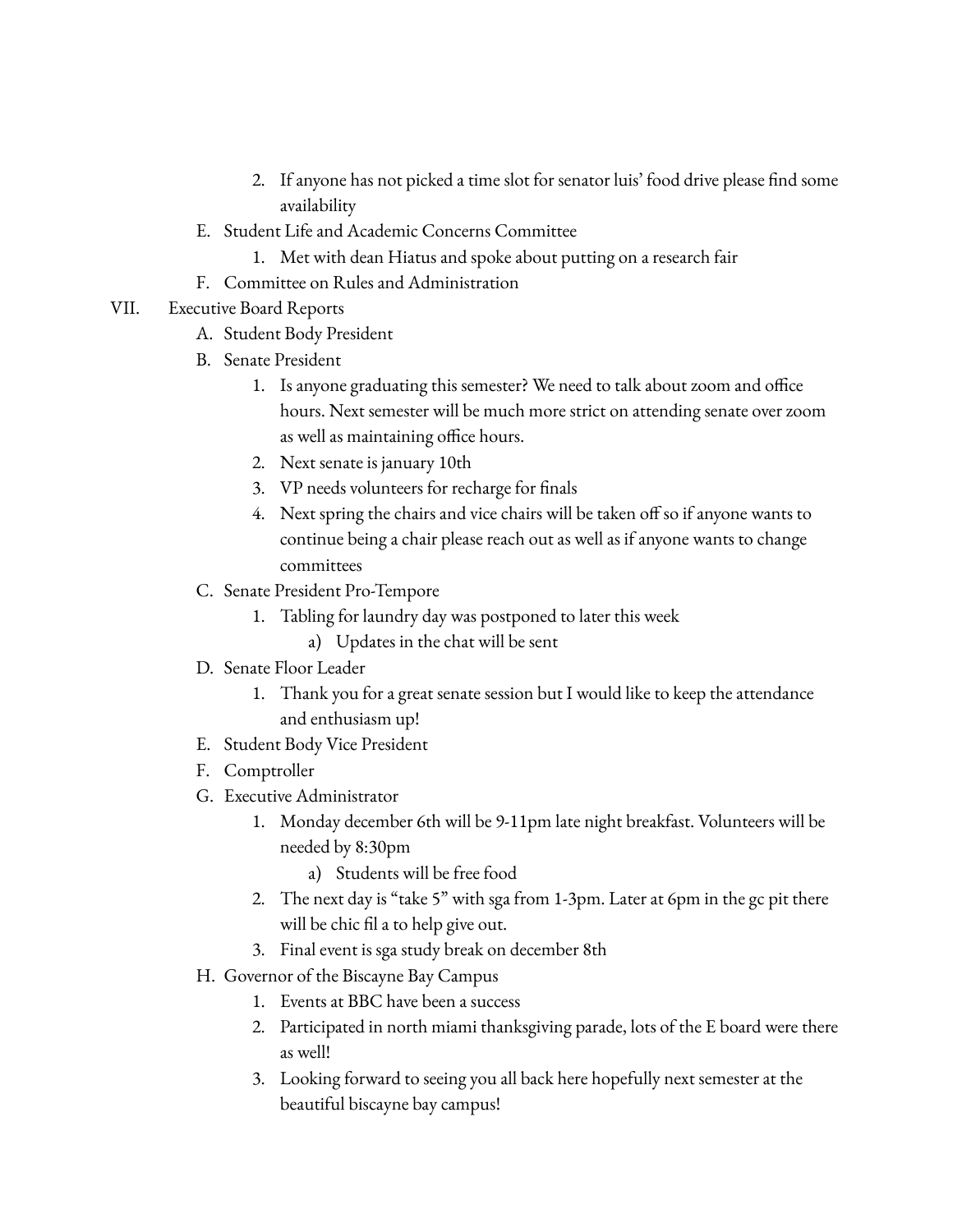- I. Chief of Staff
- J. Chief Justice
- VIII. Vetoed Legislation

A.

IX. Unfinished Business

A.

- X. New Business
	- A. Confirmation of Carolina Echeverri to the position of Deputy Elections Commissioner
		- 1. Senator luis moves to end discussion, senate president pastrana seconds. Motion passes
		- 2. Senator lordeus moves to vote by unanimous consent, senator luis seconds. Motion passes.
	- B. Confirmation of Ania Kerr to the position of Elections Board Member
	- C. Confirmation of Kaylee Arvay to the position of Graduate Senator
		- 1. Senator sutton moves to go into 5 minute discussion. Senator luis seconds. Motion passes.
		- 2. Senator sutton moves to extend discussion by 3 minutes, motion is not passed
		- 3. Senate president pastrana moves to vote by roll call, senator castelli seconds

|                  |                                                 | Attenda |  |
|------------------|-------------------------------------------------|---------|--|
| Name             | Position                                        | nce     |  |
| Vacant           | <b>BBC</b> Housing                              | Vacant  |  |
| Christine Rubido | College of Arts Sciences and Education Present  |         |  |
| Daniela Cruz     | College of Arts Sciences and Education Absent   |         |  |
| Gabriela Alvarez | College of Arts Sciences and Education Present  |         |  |
| Jordan Castelli  | College of Arts Sciences and Education Present  |         |  |
| Natalie Reymundo | College of Arts Sciences and Education Present  |         |  |
| Daniella Mederos | College of Arts Sciences and Education Absent   |         |  |
| Tyler Lopez      | College of Arts Sciences and Education Absent   |         |  |
| Alex Benin       | College of Arts Sciences and Education Present  |         |  |
| Edward Hernandez | College of Arts Sciences and Education Absent   |         |  |
| Vacant           | College of Arts Sciences and Education   Vacant |         |  |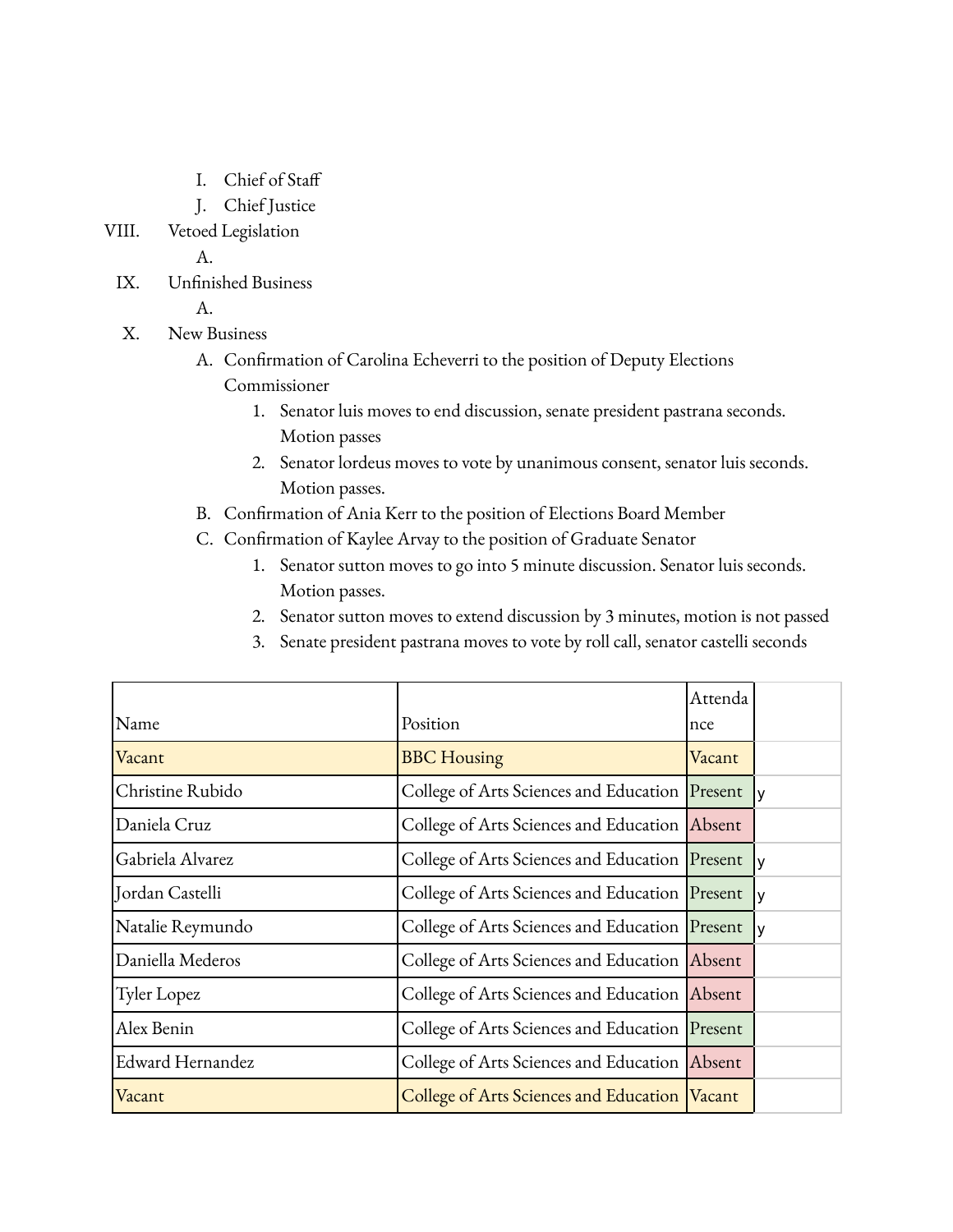| Valentina Cassanova    | College of Arts Sciences and Education Present        |         | I٧             |
|------------------------|-------------------------------------------------------|---------|----------------|
| Alejandro Suarez       | College of Business                                   | Absent  |                |
| Aiden Muller           | College of Business                                   | Present | l y            |
| Mariapaz Grijalba      | College of Business                                   | Present | In.            |
| Sachintcha Peiris      | College of Business                                   | Absent  |                |
| Sergio Reyes           | College of Business                                   | Present | $\overline{y}$ |
| Gabriela Tovar         | College of Communication<br>Architecture and the Arts | Absent  |                |
| Vacant                 | College of Communication<br>Architecture and the Arts | Vacant  |                |
| Cristhofer Lugo        | College of Engineering and<br>Computing               | Present | lу             |
| Fernando Melara        | College of Engineering and<br>Computing               | Present | In             |
| Hervangelot Lordeus    | College of Engineering and<br>Computing               | Present | lу             |
| <b>Natalie Meneses</b> | College of Engineering and<br>Computing               | Present | lу             |
| <b>Celesse Temes</b>   | College of Hospitality and Tourism<br>Management      | Present | lУ             |
| Vacant                 | College of Law                                        | Vacant  |                |
| Manuela Jaramillo      | College of Medicine                                   | Present | $\mathsf{y}$   |
| Joshua Lovo-Morales    | College of Nursing and Health<br>Sciences             | Present | l y            |
| Tyra Moss              | College of Public Health and Social<br>Work           | Present | l y            |
| Joshua Mandall         | Graduate School                                       | Present | l y            |
| Yendy Gonzalez         | Graduate School                                       | Present | l y            |
| Kehinde Alawode        | Graduate School                                       | Present | In.            |
| Karim Mostafa          | Graduate School                                       | Present | In.            |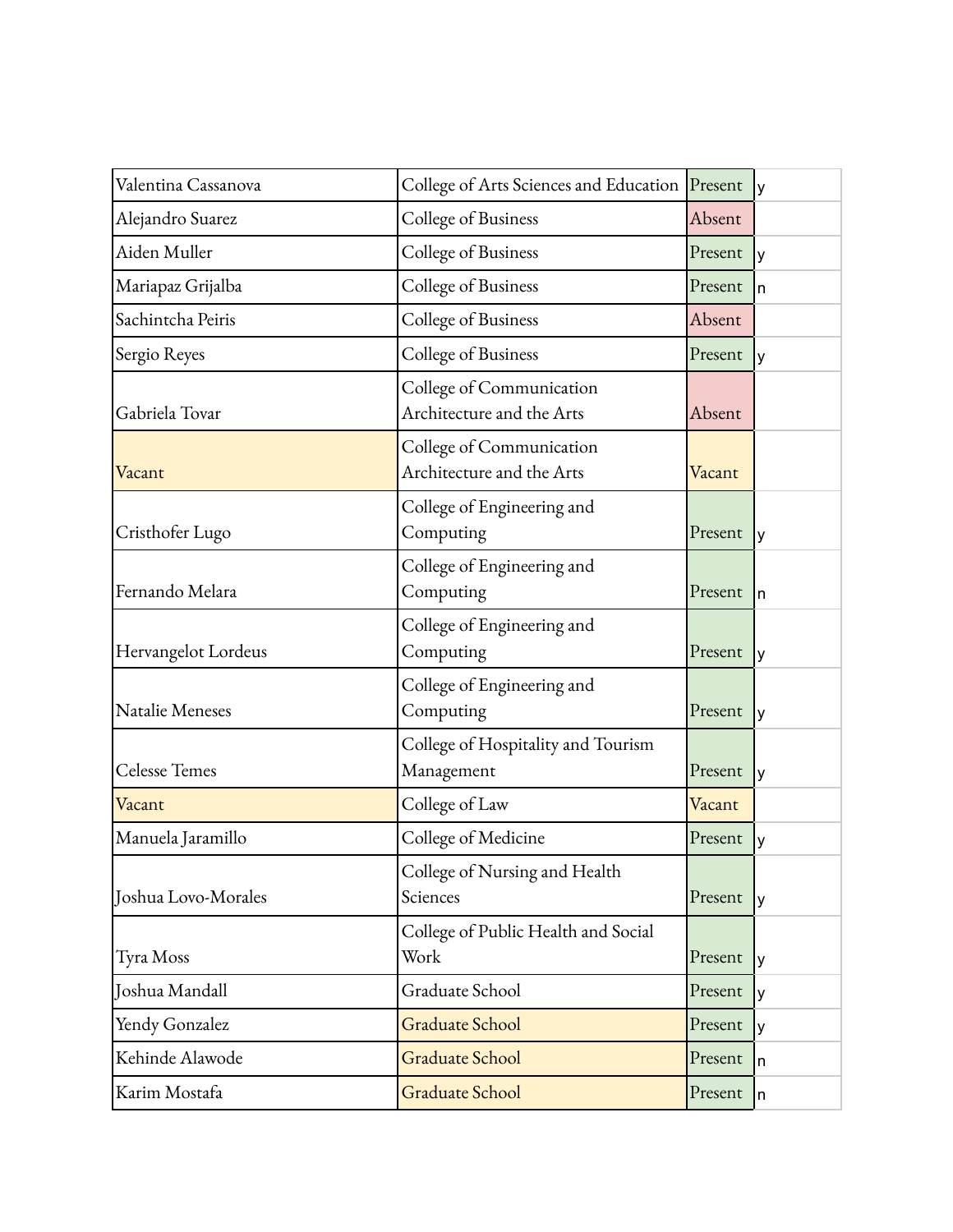| Vacant                              | <b>Graduate School</b>                        | Vacant  |     |
|-------------------------------------|-----------------------------------------------|---------|-----|
| Jean Rodriguez                      | Honors College                                | Present | I٧  |
| Vacant                              | <b>Lower Division BBC</b>                     | Vacant  |     |
| Zoilo Batista                       | <b>Lower Division MMC</b>                     | Present | ln. |
| Jacob Bharat                        | <b>MMC</b> Housing                            | Present | I٧  |
| Sebastian Aviles                    | <b>MMC</b> Housing                            | Present | I٧  |
| Taylor Sokolosky                    | <b>MMC</b> Housing                            | Present | y   |
| Vacant                              | <b>Online Student</b>                         | Vacant  |     |
| Alexander Sutton                    | School of International and Public<br>Affairs | Present | In  |
| David Luis                          | School of International and Public<br>Affairs | Present | In  |
| Vacant                              | School of International and Public<br>Affairs | Vacant  |     |
| Vacant                              | <b>Upper Division BBC</b>                     | Vacant  |     |
| Vacant                              | <b>Upper Division BBC</b>                     | Vacant  |     |
| Rodrigo Alea                        | <b>Upper Division MMC</b>                     | Present | I٧  |
| Nicholas Pastrana                   | <b>Upper Division MMC</b>                     | Present | I٧  |
| TOTAL NUMBER OF SENATORS PRESENT    |                                               | 30      |     |
| TOTAL NUMBER OF SENATORS ABSENT     |                                               |         |     |
| TOTAL NUMBER OF SENATE SEATS VACANT |                                               | 10      |     |
| Quorum Established                  |                                               |         |     |
|                                     |                                               |         |     |
|                                     |                                               |         |     |

- D. S.B. 02 003 *Panther Motorsports Appropriation*
- E. S.B. 02 006 *Conference on "How Would You Save The World*
- XI. Public Forum
	- A. none
- XII. Announcements